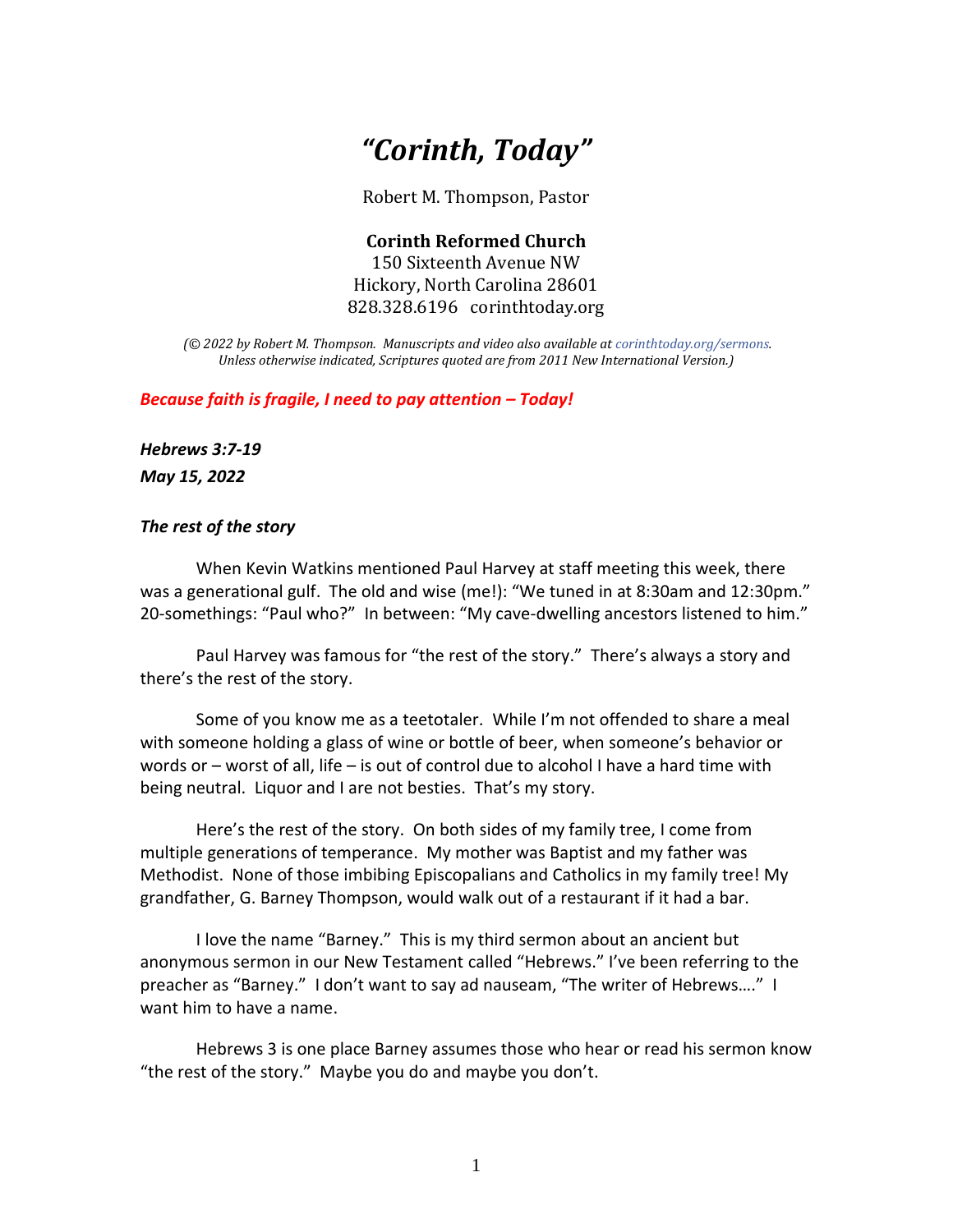### *Worship and warning*

In Barney's day Jewish people who did not live close enough to Jerusalem to sacrifice or worship regularly in the temple met in synagogues. In communities all over the Roman empire, ten or more Jewish men met every Sabbath to sing psalms, read the Torah, pray, and encourage each other while living in a foreign land. If they could, they would construct a worship center as a point of identity and as a depository for their scrolls.

They often had a prescribed order of worship. One of their regular readings was Psalm 95, a psalm of both worship and warning. The psalm begins, "Come, let us sing for joy to the LORD!" Why do we worship? He is a great God! He owns all creation from ocean depths to mountain peaks. We are his people!

The warning half way through Psalm 95 may come as a jolt. For Jews who had been scattered all over the empire, often the minority and often oppressed, it was important that they not forget the history of "his people." Synagogue worshipers should "hear God's voice" and not repeat the rebellion of their ancestors. God became angry with them and delayed their entry into the Promised Land for a generation.

They did not, but you might need "the rest of the story" behind Psalm 95. Centuries earlier, Moses had led the children of Israel out of Egypt with dramatic plagues and the parting of the Red Sea. God protected and guided them with a pillar of cloud by day and a pillar of fire at night.

You would think that those who had witnessed such miracles would say, no matter what, "God's got this! Come, let us sing for joy to the LORD!" Instead, as soon as they faced a water crisis, they complained bitterly to Moses: "Why did you take us from Egypt and drag us out here with our children and animals to die of thirst?" (Exodus 17:3, The Message) Moses named that place Massah-Meribah (testing & quarreling).

If the Israelites had learned their God-lesson at Massah-Meribah, that would have been great. They didn't. For two years as they moved across the desert toward their new home every crisis led to more quarreling, more testing. They bowed down to false gods. They held orgies. They kept saying Egypt was better than the desert, which it was! When they heard a majority report from their spies that Canaan was an impossible invasion, they were done with Moses, done with God. On that occasion, Moses and God were done with them. God said, "This generation has rebelled ten times, they're not going in." It would be forty years before the story continued.

That's the rest of the story. God brings them out of Egypt with great displays of power. That's not enough to sustain their promise. They wait 40 years to occupy Canaan. Centuries later Psalm 95 reminds the scattered Jews that God is the same God of creation and salvation, but they should never repeat the Massah-Meribah rebellion.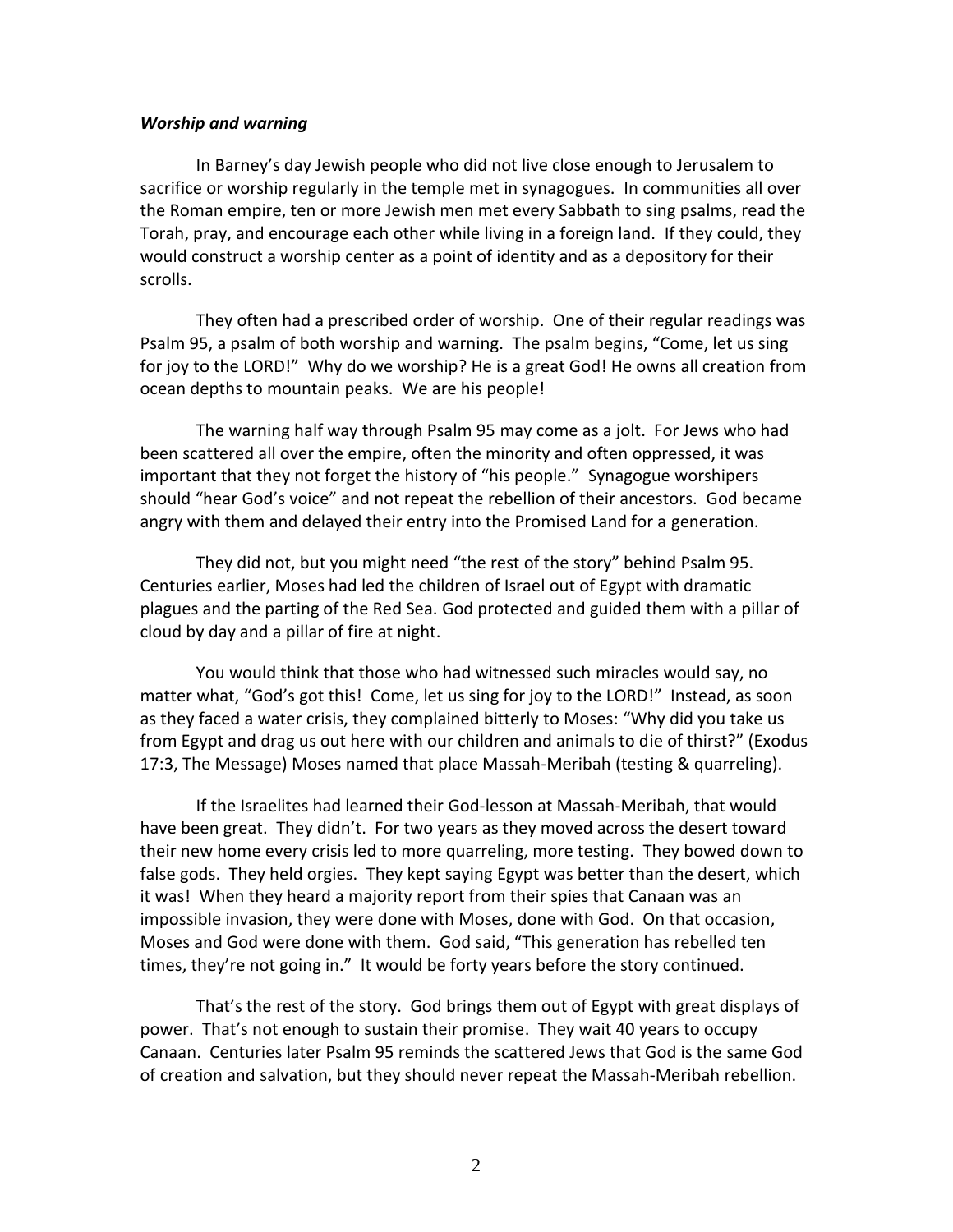## *Today*

Back to Hebrews. Barney preaches a sermon to some of these scattered Jews who have come to believe in Jesus as their Messiah. He quotes the entire second half of Psalm 95 – the warning not to rebel or test God. Barney uses the Greek version of the Old Testament, which translates "Meribah" to "the rebellion" and "Massah" to "the testing." Barney knows every generation's faith, every believer's faith, is fragile. We can be just like God's people before us. Their predisposition is ours as well.

Barney quotes Psalm 95 extensively, and focuses on two key words: "Today" and "Rest." Next week we'll see what he says about "rest." Today, we're on, well, "Today."

"Today," Barney says, "the Holy Spirit is still speaking through this psalm. Our setting and trials may be different, but this word from God is timeless."

In addition to his Paul Harvey comment, Kevin shared a story at staff meeting that I thought might fit right here in our sermon on "Today." Before joining our staff, Kevin worked in campus ministry at Washington and Lee University.

Our daughter's name is Kinsey Ellen Watkins. Ellen was my grandmother's name, but we also gave Kinsey that name because of Hebrews 3:12. Let me tell you the rest of the story.

Ellen was my grandmother's middle name and it was also the name of a student at W&L. Ellyn grew up around the church, but did not really know Jesus. During her first week on campus she became a part of our fellowship. Intelligent and curious, for four months she asked good questions in her Bible study group.

Over Christmas break, she followed and joined those same Christian friends at a missions' conference. She was invited and challenged to follow Jesus, and said no. She could not trust Jesus to take care of her painful family.

Back on campus in January, she didn't want to avoid her Christian friends, but that also meant she couldn't avoid God, who, she had decided, didn't exist.

Ellyn took a cold winter's walk one evening and told God (who didn't exist) all the reasons He couldn't exist. As she finished her walk, a thought came to her mind, as if from somewhere or someone else. A voice in her head said, "Read Hebrews 3:12." Ellyn had never read Hebrews 3:12, let alone the book of Hebrews.

She listened. She read Hebrew 3:12, "Be careful brothers that your unbelieving heart does not lead you away from the living God." Ellyn was undone. God spoke to Ellyn. She would later tell me she had thought she might become a Christian, if all her intellectual objections were answered.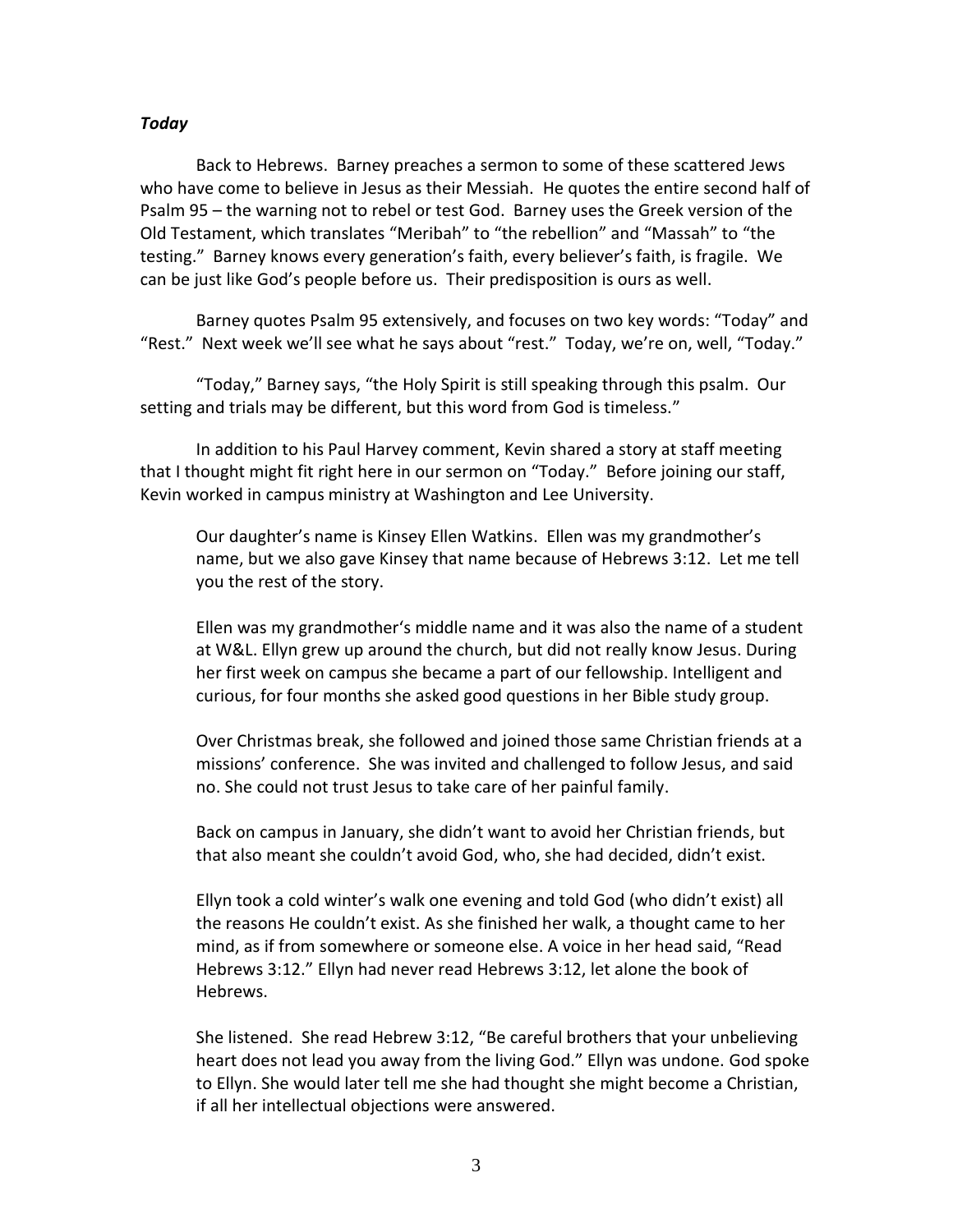She had more unanswered questions, but she also knew for sure there is a living God who can and does speak to people. That God loved Ellyn and spoke directly to her. Ellyn's whole life changed with that walk and with Hebrews 3:12. We named our daughter Ellen to remind us of the Living God who speaks Today.

## *A checklist*

I love that story for many reasons, among which is that it's a story of God at work Today. It's easy to forget in our comfortable, rather static small town church life that stories of great conversions and transformations of lives and communities are only from yesterday.

Barney's use of the present tense, "As the Holy Spirit *says*" (7, emphasis added) and then his repetition of "Today" in this passage calls us as individual Christians and churches to listen to what God is saying right now, and to do so by listening to Scripture.

It's tempting to launch from this passage (as well as others in Hebrews) into one of Christianity's favorite debates – "eternal security" aka "perseverance of the saints" or "once saved always saved." I'm not going to resolve that one today, for two reasons. First, Barney doesn't resolve it in Hebrews – not in chapter 3 or anywhere else in Hebrews. For his purpose in his time, he wants us to live in the tension.

Second, either a "yes" or "no" answers to the question, "Can you lose your salvation?" can be misleading, even dangerous. If you answer "yes," you're limiting the power of God to hold his own and you're making salvation itself dependent on our works. But if you answer "no," you promote spiritual laziness among Christians and, perhaps even more dangerous, you promote unhealthy judgmentalism. You say things like, "Well, he hasn't lost his salvation. He was never a Christian in the first place."

So let's not go there. Instead, let's go where Barney goes. Verses 12-14 give us a checklist for "Today." The primary purpose of this sermon we call "Hebrews" is to keep believers in the fold. So far he's done so by comparing Jesus to successively greater spiritual giants – the prophets, angels, and Moses. Jesus is greater than all, so why would you abandon him?

If Jesus is the greatest and our greatest need is to remain faithful to him, let's not engage in a theoretical argument about whether we can lose our salvation. Barney gives us a simple agenda for "Today." Any day we call Today this is our checklist.

1. *Attend to your heart.* "See to it, brothers and sisters, that none of you has a sinful, *unbelieving* heart that turns away from the living God" (12).

The tenses are interesting in verse 12. Literally, "…lest there will ever be (future) an evil heart of unbelief that falls away (aorist) from the living God. At first this looks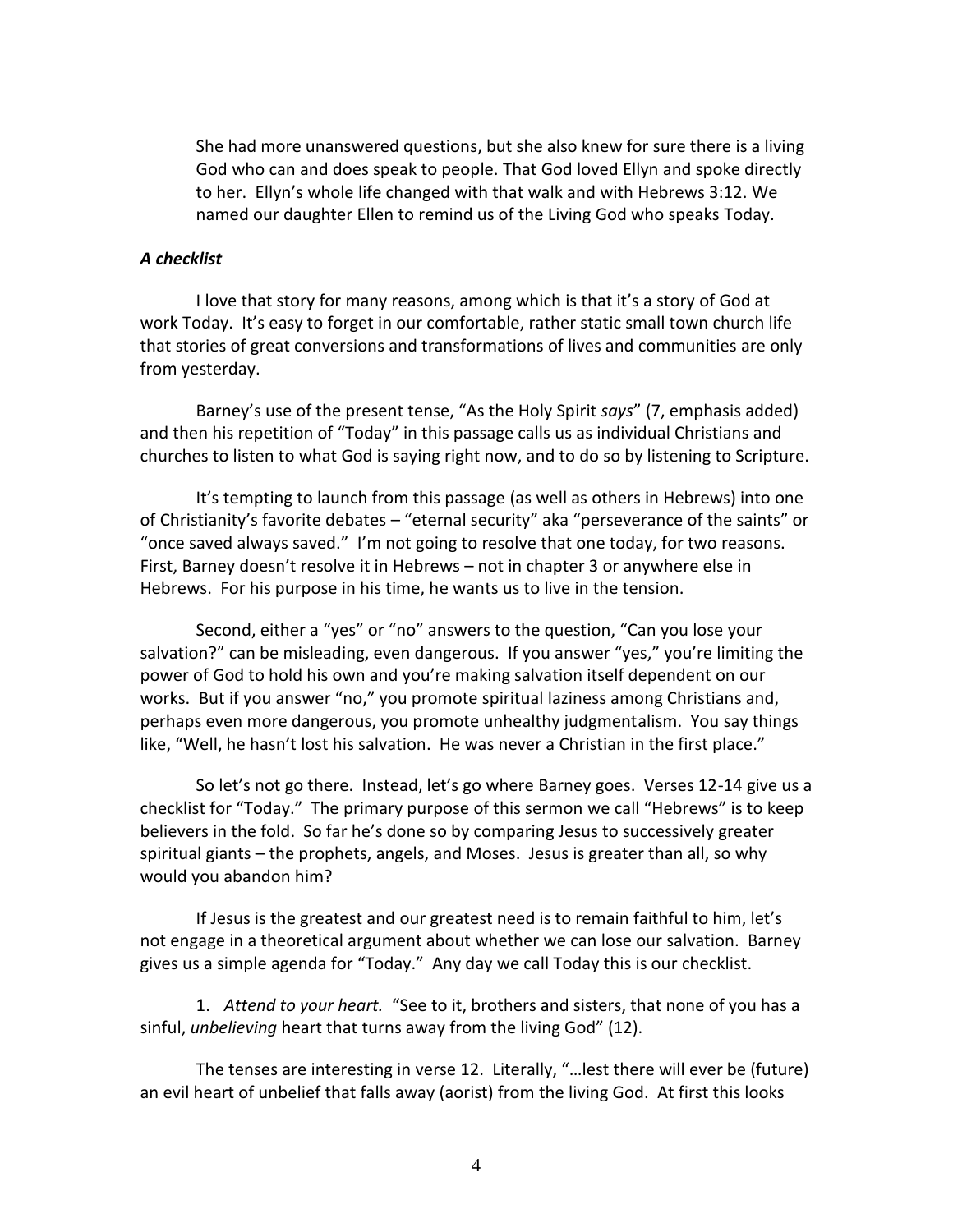like a warning that at some point in the future you might suddenly fall off the faith cliff. That's not what he says. The verb "see" is present. Keep looking, keep paying attention, keep your focus on what's happening in your heart. The risk of losing my salvation is a debate we'll never be able to solve. The result of a debate like that is it obscures a more important issue – my own heart. Are there seeds of rebellion, bitterness, provocation because I have been testing God?

A heart check is a daily thing, if not much more often. What's the state of my heart right now? Toward other believers? Toward unbelievers? Toward God? Is my heart getting softer or harder? Like the song from Casting Crowns says, "People never crumble in a day. It's a slow fade."

2. *Encourage someone else.* "But encourage one another daily, as long as it is called 'Today,' so that none of you may be hardened by sin's deceitfulness" (13).

The second point in the daily checklist is not about you. It's about the awareness that God has designed the body of Christ to be interdependent. When my grandparents and parents were missionaries, the work that George and Kathy do hadn't even been conceived. Everyone was responsible for their own heart. Mission organizations have now learned that's a problem, constantly a potential problem. George and Kathy's are needed for member care so that even missionaries are not "hardened by sin's deceitfulness."

I've dubbed the writer of Hebrews "Barney" as a shortened form of "Barnabas" – one of the credible theories of who first preached the sermon we call Hebrews. Barnabas means "Son of Encouragement," according to Acts 4:36. My wife Linda studied the Greek word for encouragement back in Bible college. She has also lived that word. It can mean to encourage, exhort, or comfort. It's "coming alongside."

Ask yourself every day, who needs encouragement from me today? If you wait until tomorrow, you might be part of their "slow fade." Somebody needs motivation, rebuke, blessing, prayer.

3. *Decide to finish well.* "We have come to share in Christ, if indeed we hold our original conviction firmly to the very end" (14).

Finishing well is personal for me as a pastor. I want to talk about it because I want to be OK talking about it. I want you to be OK talking about it. Finishing well is personal for me as a husband as well. I want my wife to be as happy she married me on the day one of us has to say goodbye to the other as she was the day we said, "I do."

But "finishing well" in this text is not just about a job or a marriage or a child or any other project. It's about following Jesus. Because faith is fragile, I must pay attention.